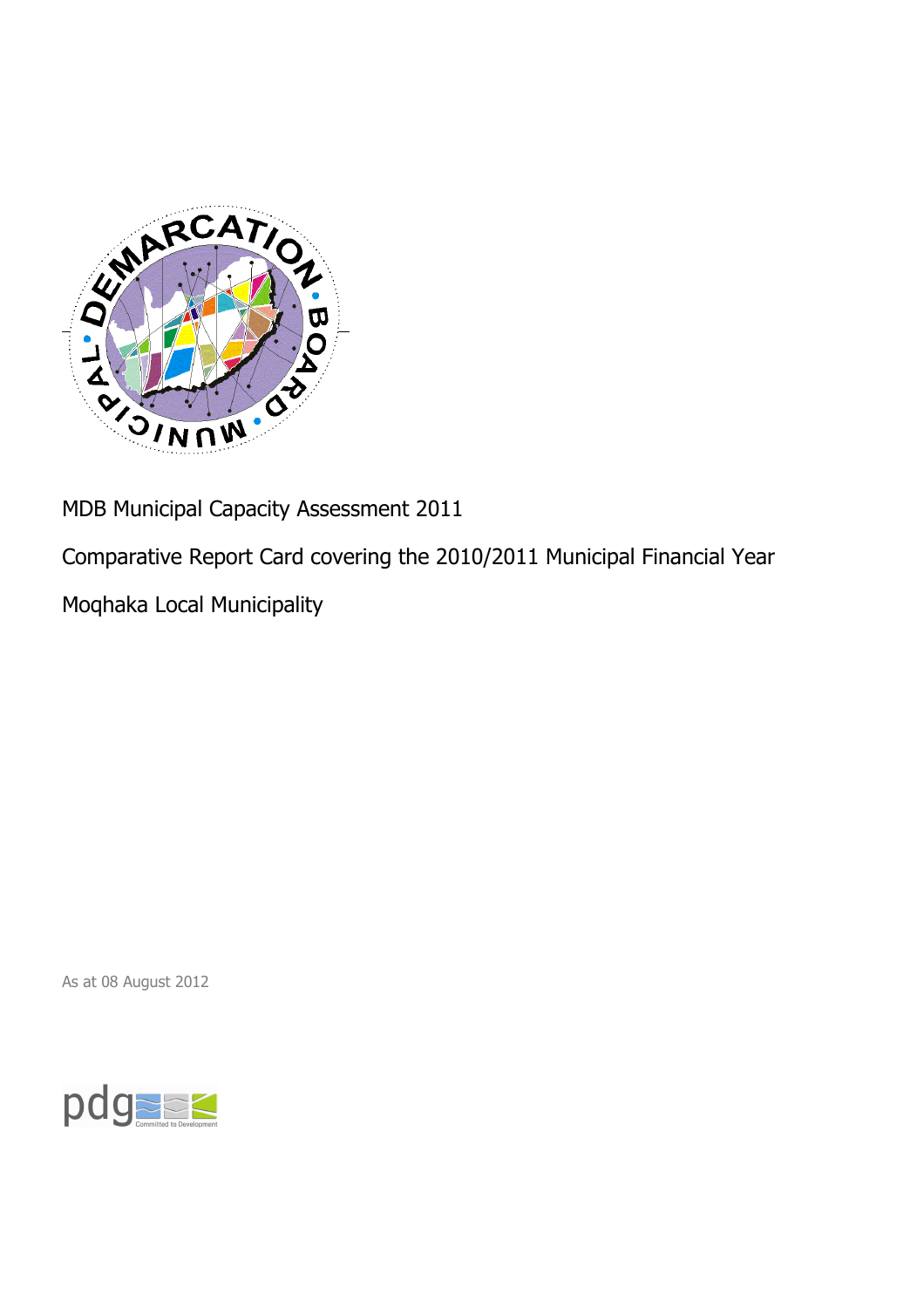## Section 1: General Information

| Name of Municipality:      | Moghaka Local Municipality  |
|----------------------------|-----------------------------|
| MDB Code:                  | <b>FS201</b>                |
| Name of Municipal Manager: | SIMON MOWATHI               |
| Address:                   | PO Box 302, KROONSTAD, 9500 |
| Telephone Number:          | (056) 216 9104              |
| Email Address:             | veronica@moghaka.gov.za     |
| Website Address:           | www.moghaka.gov.za          |

## **Introduction**

The MDB's Municipal Capacity Assessments 2011 aims to collect and analyse capacity information from all municipalities in the country. A key output of the assessments is the development and distribution of a Comparative Report Card to each municipality. This document represents Moqhaka Local Municipality's Comparative Report Card and provides useful analytical comparisons of capacity between Moqhaka Local Municipality and the average across all municipalities in the same municipal category.

For the purposes of Capacity Assessments, municipalities are divided into the following 7 categories which are essentially sub-categories of the A, B and C categories identified in the constitution:

- A: Metros (8 municipalities)
- B1: Secondary cities: the local municipalities with the largest budgets (19 municipalities)
- B2: Local municipalities with a large town as core (27 municipalities)
- B3: Local municipalities with small towns, with relatively small population and significant proportion of urban population but with no large town as core (110 municipalities)
- B4: Local municipalities which are mainly rural with communal tenure and with, at most, one or two small towns in their area (70 municipalities)
- C1: District municipalities which are not water services authorities (23 municipalities)
- C2: District municipalities which are water services authorities (21 municipalities)

It should be noted that the categorisations have been widely used by DCoG and National Treasury for analytical purposes. These categorisations primarily serve to illustrate the structure of local government and assess the impact of policy decisions.

Using this methodology, Moqhaka is categorised as a Category B2 municipality. The average for this report card is calculated based on the data received from a total of 27 municipalities in this municipal category this year.

#### Reporting period and data sources

This Report Card covers the 2010/2011 Municipal Financial Year and largely relies on data from the following sources:

| Source                                                               | Year    | Custodian                   | Specific data used in this assessment                                     |
|----------------------------------------------------------------------|---------|-----------------------------|---------------------------------------------------------------------------|
| Completed MDB Municipal Capacity Assessment<br><b>Ouestionnaires</b> | 2010/11 | Municipalities directly     | All                                                                       |
| Local Government Budget and Expenditure<br>Database                  | 2010/11 | <b>National Treasury</b>    | Operating budget and expenditure<br>data (pre-audited as at 30 June 2012) |
| Blue Drop and Green Reports for Water Services<br>Authorities        | 2010/11 | Department of Water Affairs | Blue Drop and Green Scores                                                |
| <b>Community Survey</b>                                              | 2007    | Statistics South Africa     | Household and population figures<br>(contextual data)                     |

Much of the data reflected in this report is drawn from the municipality's own completed Capacity Assessments questionnaire. Should any data reported here appear to be incorrect please inform us by sending an email to [capacity@pdg.co.za](mailto:capacity@pdg.co.za). In your email specify the municipality's details, relevant question numbers in the questionnaire and the corrections to be made.

### Section 2: Contextual Information

|                        | Moahaka       | Average for Category B2 |
|------------------------|---------------|-------------------------|
| Operating Expenditure: | R 432 131 000 | R 421 009 222           |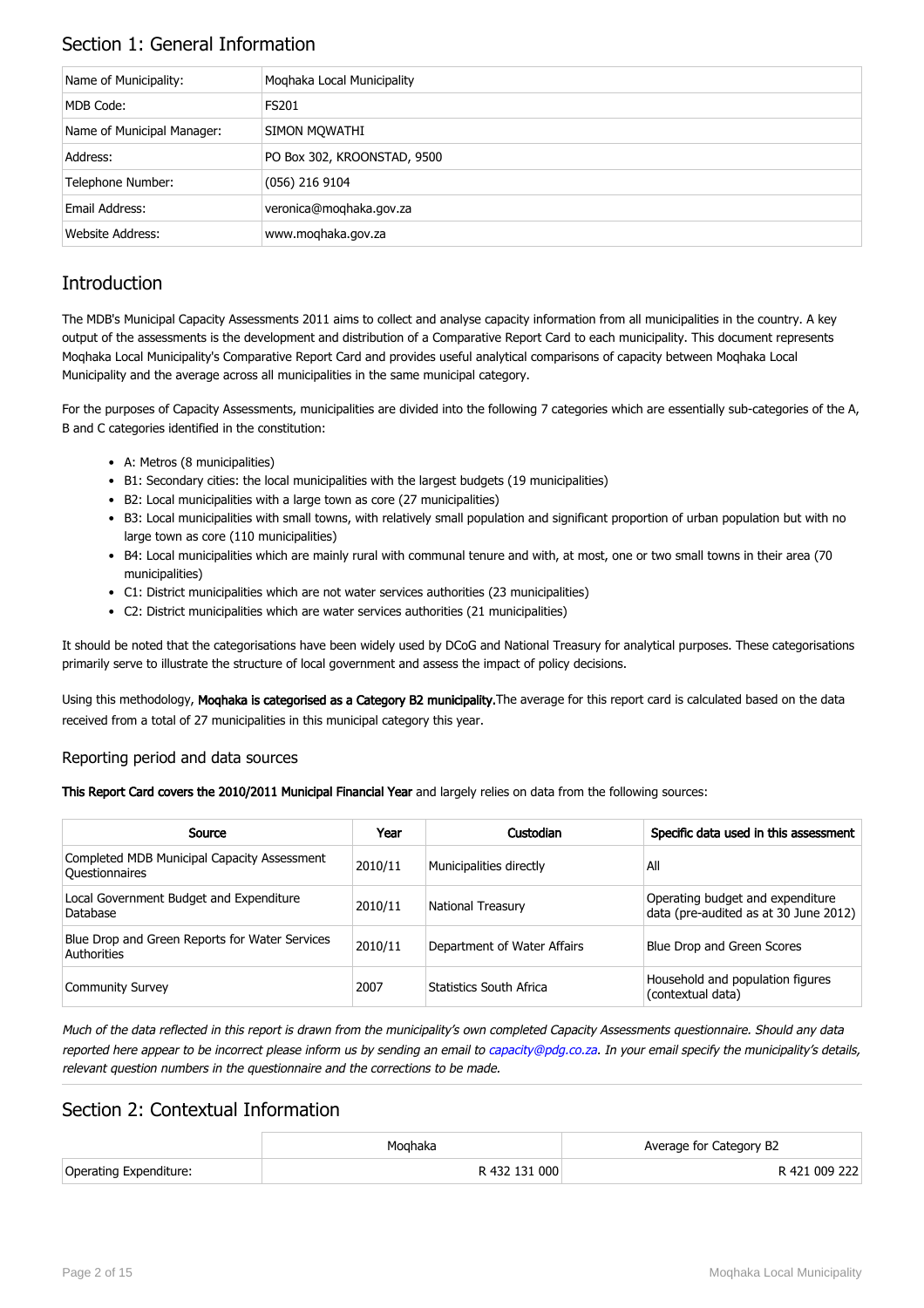## Section 3: Municipal Staffing

## Section 3.1: Staff Employment

|                         | Moqhaka |         | Average for<br>Category B2 | $100 \%$ -<br>80% |         | $13\%$<br>13% |  |
|-------------------------|---------|---------|----------------------------|-------------------|---------|---------------|--|
|                         | Number  | Percent | Percent                    |                   | $47 \%$ |               |  |
| Posts vacant - Unfunded | 0       | $0.0\%$ | 13.5%                      | $60 \%$           |         |               |  |
| Posts vacant - Funded   | 375     | 46.8%   | 12.6%                      | 40 % -            |         | 74 %          |  |
| Posts filled            | 427     | 53.2%   | 73.9%                      | $20% -$           | 53%     |               |  |
| <b>TOTAL</b>            | 802     | 100.0%  | 100.0%                     | $0\%$             |         |               |  |

| Moghaka |  | Average for Category B2 |  |
|---------|--|-------------------------|--|

|                                                                  | Moghaka | Average for Category B2 |
|------------------------------------------------------------------|---------|-------------------------|
| Total number of staff employed                                   | 802     | 719                     |
| Ratio of staff employed relative to total number of posts filled | 53.2%   | 92.9%                   |

|                                                           | Moghaka | Average for Category B2 |
|-----------------------------------------------------------|---------|-------------------------|
| Total number of posts in organogram                       | 802     | 847                     |
| Funded vacancies as percent of all posts in organogram    | 46.8%   | 265.3%                  |
| Funded vacancies as percent of filled posts in organogram | 87.8%   | 12.9%                   |

#### Section 3.2: Staff Exits

|                                                           | Moahaka | Average for Category B2 |
|-----------------------------------------------------------|---------|-------------------------|
| Total number of staff that left during the Financial Year | 39      | 460                     |
| Percent of staff that left during the Financial Year      | 4.9%    | 7.8%                    |

|                        |        | Moghaka |         |  |
|------------------------|--------|---------|---------|--|
|                        | Number | Percent | Percent |  |
| <b>Dismissals</b>      | 3      | 7.7%    | 7.3%    |  |
| Resignations           | 7      | 17.9%   | 27.3%   |  |
| Retirement             | 15     | 38.5%   | 17.6%   |  |
| End of Contract Period | 0      | 0.0%    | 31.5%   |  |
| Other                  | 14     | 35.9%   | 16.3%   |  |
| TOTAL                  | 39     | 100.0%  | 100.0%  |  |



#### Section 3.3: Section 57 Staffing

|                                                                                    | Moghaka | Average for Category B2 |
|------------------------------------------------------------------------------------|---------|-------------------------|
| Percent of Section 57 posts filled                                                 | 71.4%   | 79.5%                   |
| Percent of Section 57 posts vacant for more than three months<br>during MFY        | 28.6%   | 16.8%                   |
| Percent of Section 57 Managers that have signed performance<br>agreements in place | 100.0%  | 97.7%                   |
| Percent of Section 57 Managers that have signed employment<br>contracts in place   | 100.0%  | 93.8%                   |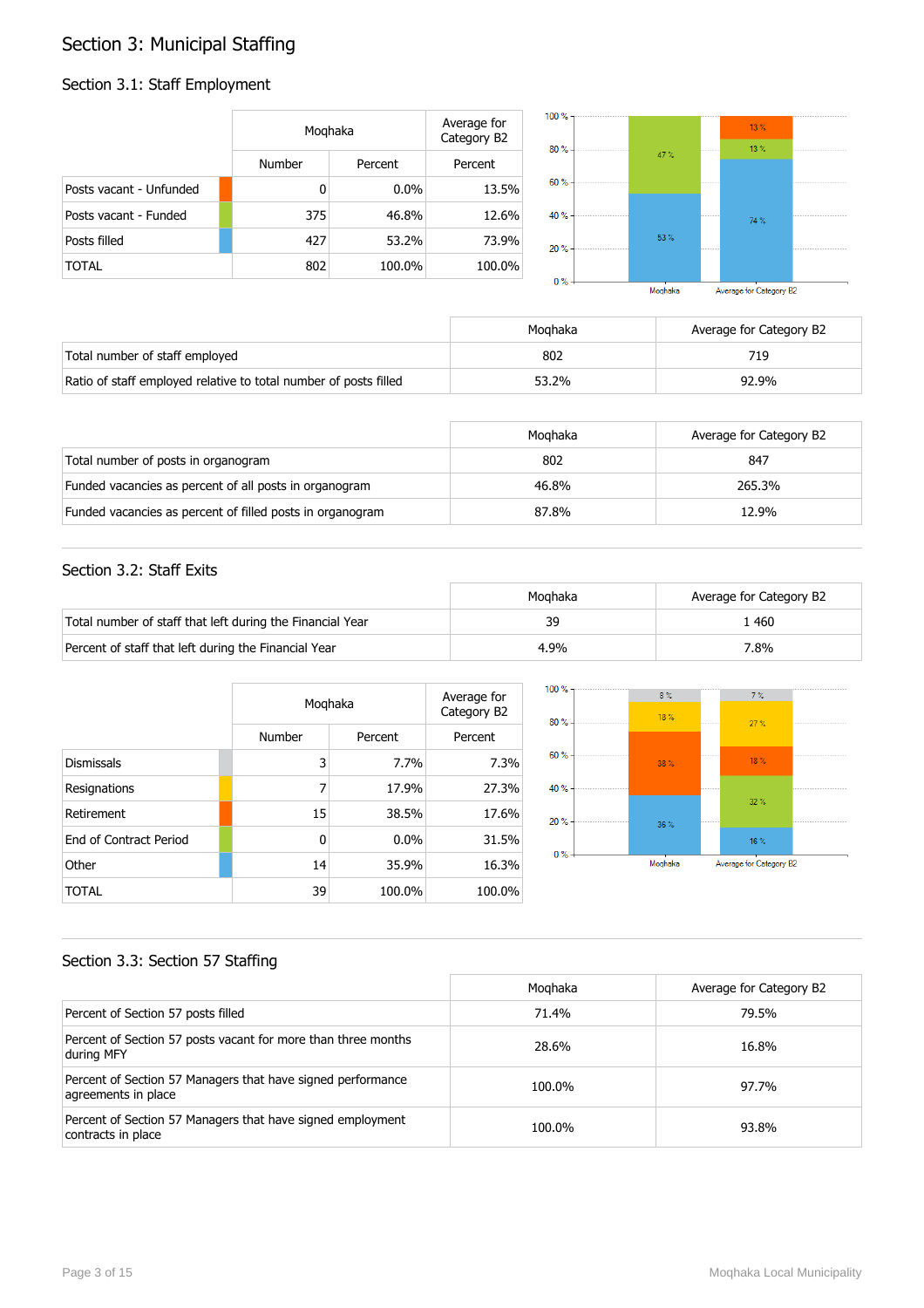#### Section 3.4: Section 57 Exits

|                                                                      | Moghaka | Average for Category B2 |
|----------------------------------------------------------------------|---------|-------------------------|
| Total number of Section 57 staff that left during the Financial Year |         | 40                      |
| Percent of Section 57 Managers that left during the Financial Year   | $0.0\%$ | 24.8%                   |

#### Section 57 Managers that left due to:

|                        |         | Moghaka<br>Number<br>Percent |        |  |
|------------------------|---------|------------------------------|--------|--|
|                        |         |                              |        |  |
| <b>Dismissals</b>      | 0       |                              | 2.5%   |  |
| Resignations           | 0       | -                            | 52.5%  |  |
| Retirement             | 0       |                              | 15.0%  |  |
| End of Contract Period | 0       |                              | 5.0%   |  |
| Other                  | No data | No data                      | 25.0%  |  |
| <b>TOTAL</b>           | 0       |                              | 100.0% |  |



#### Section 3.5: Staffing Skills Profile

|                                                                                        | Moghaka | Average for Category B2 |
|----------------------------------------------------------------------------------------|---------|-------------------------|
| Professional staff as percent of total staff *                                         | No data | 4.0%                    |
| Number of staff: Registered Professional Engineers                                     | No data | 25                      |
| Number of staff: Technologists                                                         | No data | 15                      |
| Number of staff: Technicians                                                           | No data | 232                     |
| Number of staff: Registered Planners                                                   | No data | 30                      |
| Number of staff: Chartered Accountants                                                 | 1       | 7                       |
| Number of staff: Registered with the Institute of Municipal Finance<br><b>Officers</b> | No data | 37                      |
| Number of staff: Professional staff                                                    | No data | 753                     |
| Number of Registered engineers per 10 000 population                                   | No data | 0.0636                  |
| Number of Technologists per 10 000 population                                          | No data | 0.0381                  |
| Number of Technicians per 10 000 population                                            | No data | 0.5899                  |
| Number of Registered planners per 10 000 population                                    | No data | 0.0763                  |

\* Defined here as having at least an undergraduate degree from a University or a Technical University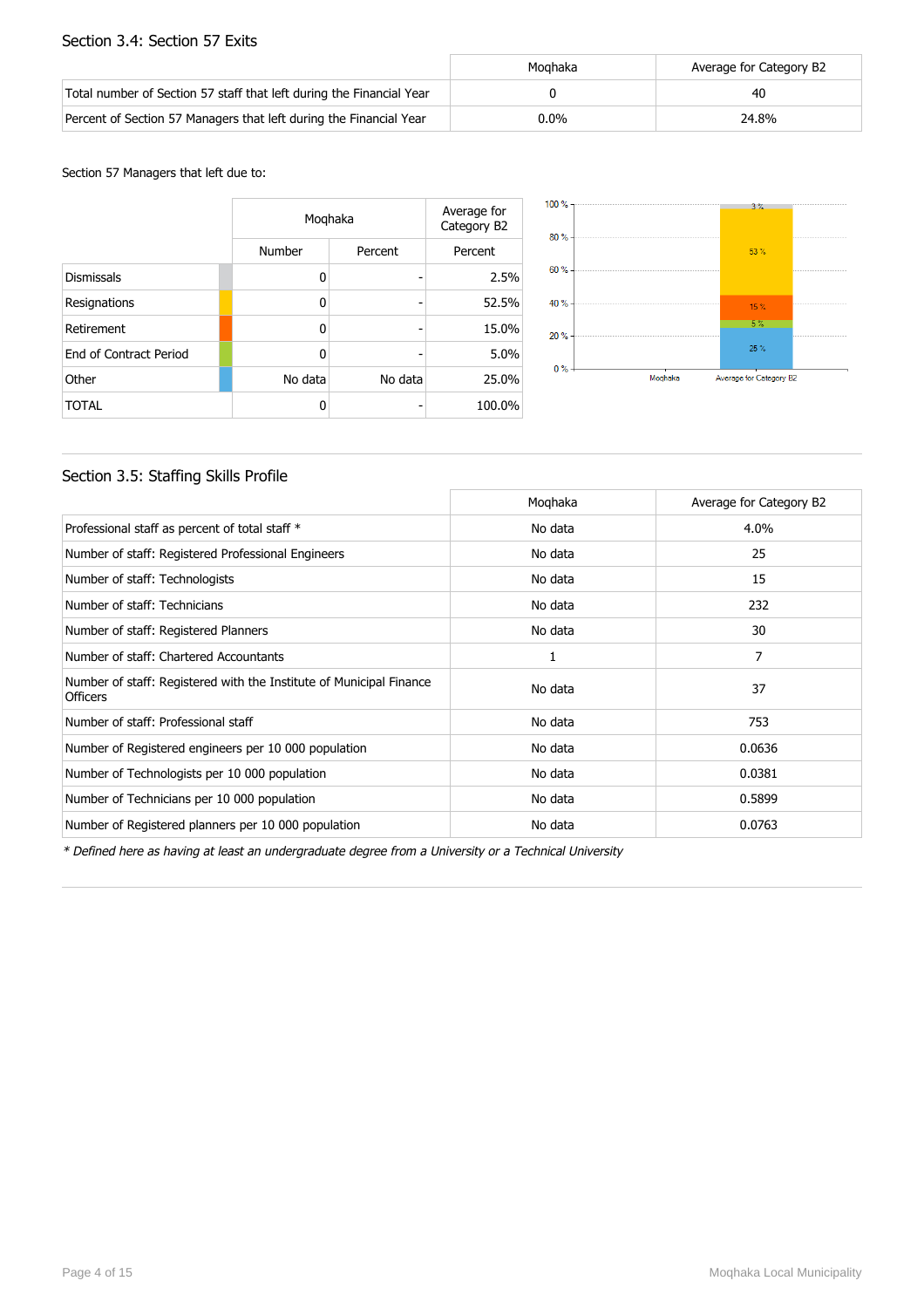# Section 4: Distribution by Function

|                                  | <b>Function Performed</b> | Percent of Staff | Average for<br>Category B2 | Percent of Operating<br>Expenditure | Average for<br>Category B2 |
|----------------------------------|---------------------------|------------------|----------------------------|-------------------------------------|----------------------------|
| Governance and Administration    | Yes                       | 23.4%            | 34.9%                      | 100.0%                              | 38.8%                      |
| <b>Water Services</b>            | Yes                       | No data          | 10.6%                      | $0.0\%$                             | 11.2%                      |
| Electricity and Gas Reticulation | Yes                       | 10.0%            | 5.3%                       | $0.0\%$                             | 23.6%                      |
| Municipal Transport              | No                        | N/A              | 0.1%                       | $0.0\%$                             | 1.1%                       |
| Waste Management                 | Yes                       | 13.1%            | 14.3%                      | 0.0%                                | 4.5%                       |
| Roads and Stormwater Systems     | Yes                       | 7.8%             | 7.2%                       | 0.0%                                | 5.9%                       |
| Community and Social Services    | No                        | N/A              | 9.3%                       | 0.0%                                | 4.4%                       |
| Planning and Development         | Yes                       | 36.8%            | 3.9%                       | $0.0\%$                             | 0.6%                       |
| <b>Emergency Services</b>        | Yes                       | 3.4%             | 4.0%                       | 0.0%                                | 1.2%                       |
| Municipal Health                 | No                        | N/A              | 0.4%                       | 0.0%                                | 0.2%                       |
| Primary Health Care              | No data                   | No data          | 1.2%                       | 0.0%                                | 0.9%                       |
| Environmental Management         | No                        | N/A              | 0.3%                       | 0.0%                                | 0.1%                       |
| Economic Development             | Yes                       | 0.2%             | 1.1%                       | $0.0\%$                             | 2.0%                       |
| Housing                          | Yes                       | 1.5%             | 1.0%                       | 0.0%                                | 2.1%                       |
| Traffic and Policing             | Yes                       | 3.9%             | 6.4%                       | 0.0%                                | 3.4%                       |
|                                  |                           | 100 %            | 100 %                      | 100 %                               | 100 %                      |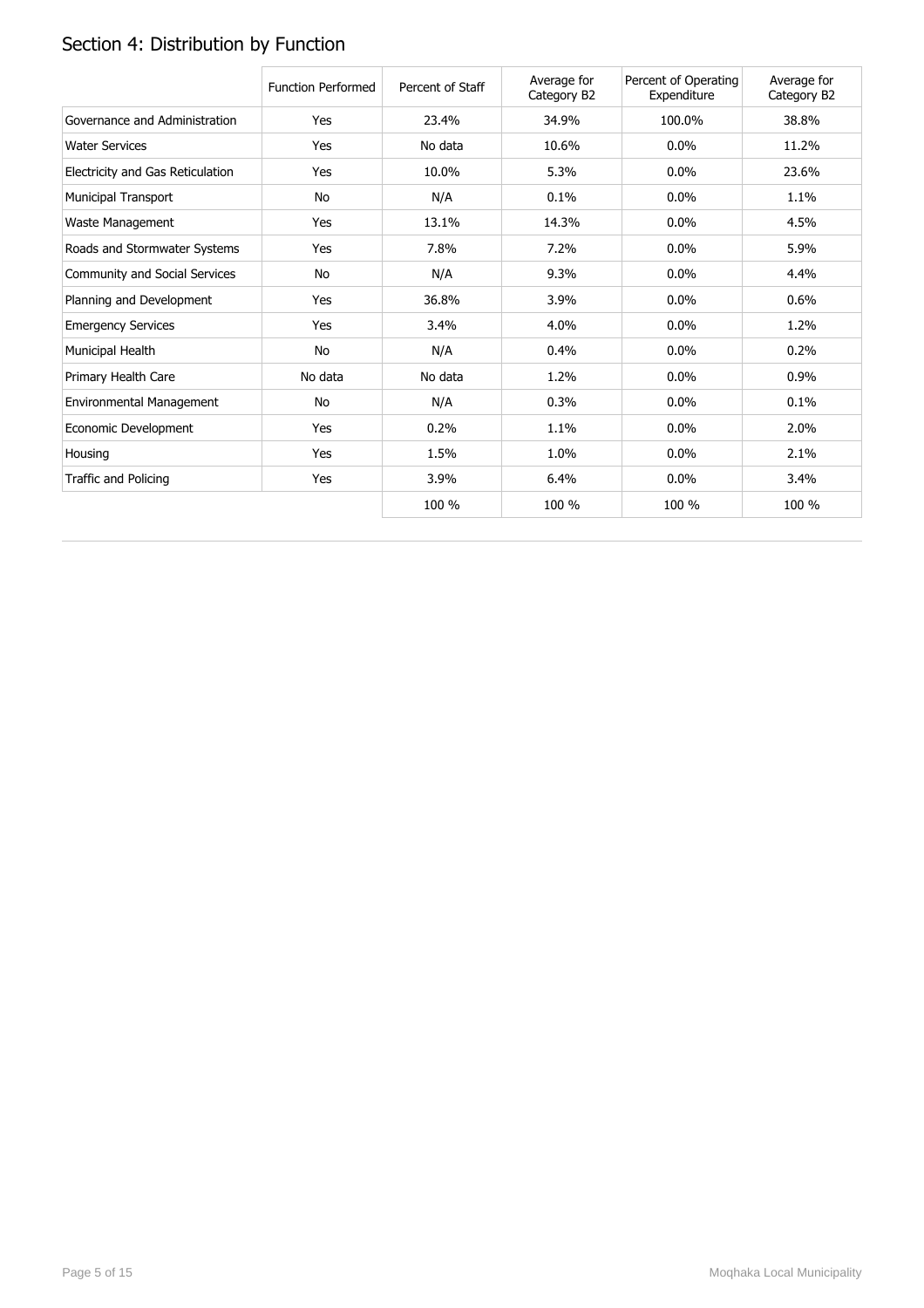## Section 5: Governance and Administration

#### Resources

|                                             | Moahaka      | Average for Category B2 |
|---------------------------------------------|--------------|-------------------------|
| Staff per 10,000 population                 | 8.3859       | 11.8242                 |
| Operating Expenditure per 10,000 population | R 25 341 211 | R 7 486 205             |

## Staffing Skills Profile

|                                                                                        | Moghaka | Average for Category B2 |
|----------------------------------------------------------------------------------------|---------|-------------------------|
| Percent of staff that are professional (i.e. have at least an<br>undergraduate degree) | 9.8%    | 11.0%                   |
| Percent of posts vacant                                                                | 19.7%   | 26.7%                   |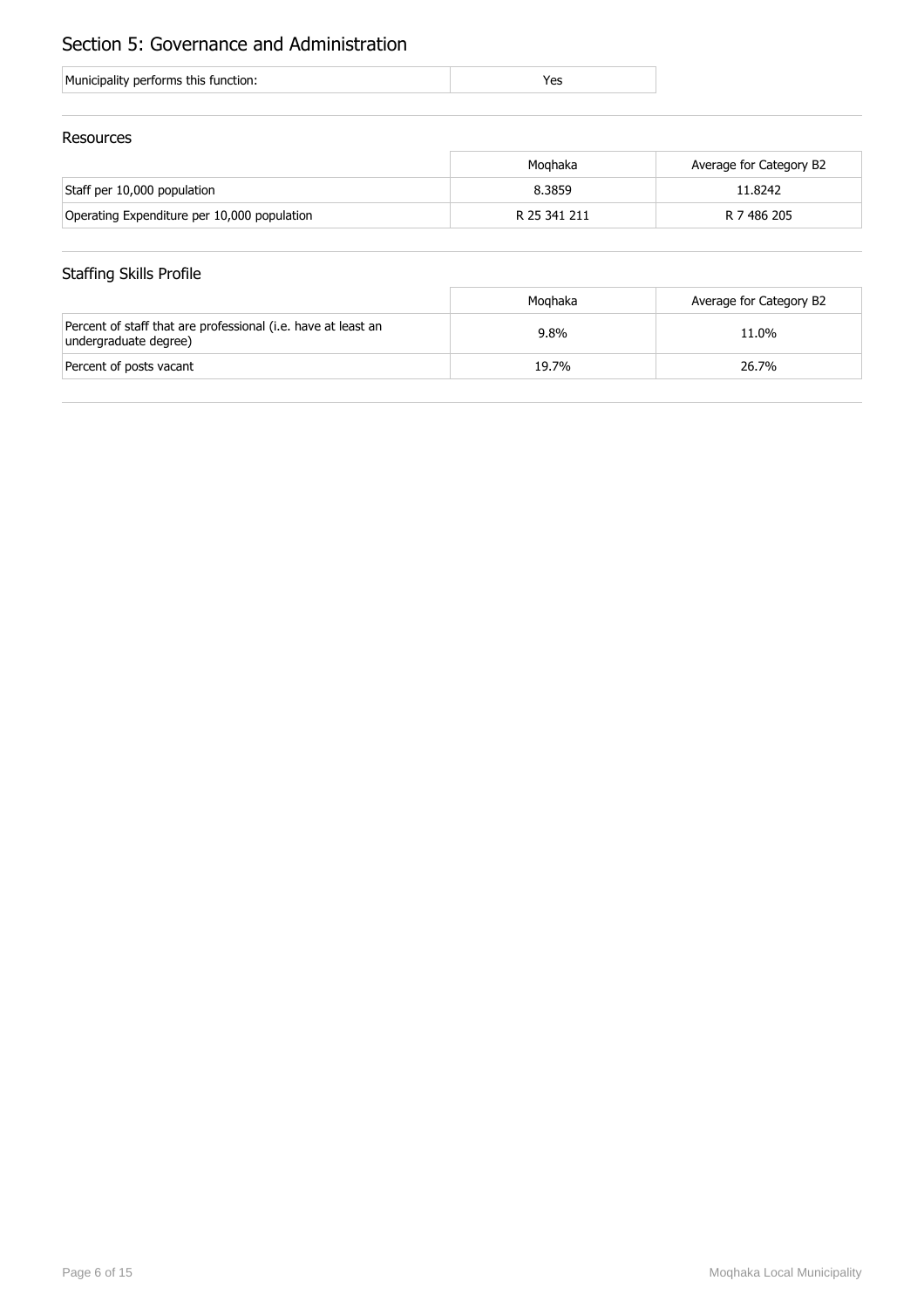## Section 6: Water Services

| Municipality performs this function:      | Yes |
|-------------------------------------------|-----|
| Municipality is water services authority: | Yes |
| Municipality is water services provider:  | Yes |

#### Resources

|                                             | Moghaka | Average for Category B2 |
|---------------------------------------------|---------|-------------------------|
| Staff per 10,000 population                 | No data | 3.5943                  |
| Operating Expenditure per 10,000 population | R 0     | R 2 150 364             |

## Staffing Skills Profile

|                                                                                        | Moghaka | Average for Category B2 |
|----------------------------------------------------------------------------------------|---------|-------------------------|
| Percent of staff that are professional (i.e. have at least an<br>undergraduate degree) | No data | $1.2\%$                 |
| Percent of posts vacant                                                                | No data | 27.9%                   |
| Number of Registered Professional Engineers                                            | No data | 0                       |
| Number of Technologists                                                                | No data |                         |
| Number of Technicians                                                                  | No data |                         |
| Number of Registered Professional Engineers per 10,000 population                      | No data | 0.00                    |
| Number of Technologists per 10,000 population                                          | No data | 0.02                    |
| Number of Technicians per 10,000 population                                            | No data | 0.06                    |

|                                                                                          | Moghaka | Average for Category B2 |
|------------------------------------------------------------------------------------------|---------|-------------------------|
| Was the WSDP adopted by Council as at 30 June 2011                                       | Yes     |                         |
| Percent of population with at least basic access to water                                | No data | 35.9%                   |
| Percent of population with at least basic access to sanitation                           | No data | 26.8%                   |
| Percent of population provided with water connection for first time in<br>2010/2011      | No data | $0.4\%$                 |
| Percent of population provided with sanitation connection for first<br>time in 2010/2011 | No data | $0.6\%$                 |
| Non-revenue water                                                                        | No data | $-194.8\%$              |
| Real losses                                                                              | No data | 23.6%                   |
| <b>Blue Drop Score</b>                                                                   | 21.8%   | 65.1%                   |
| Green Drop Score                                                                         | 41.9%   | 53.7%                   |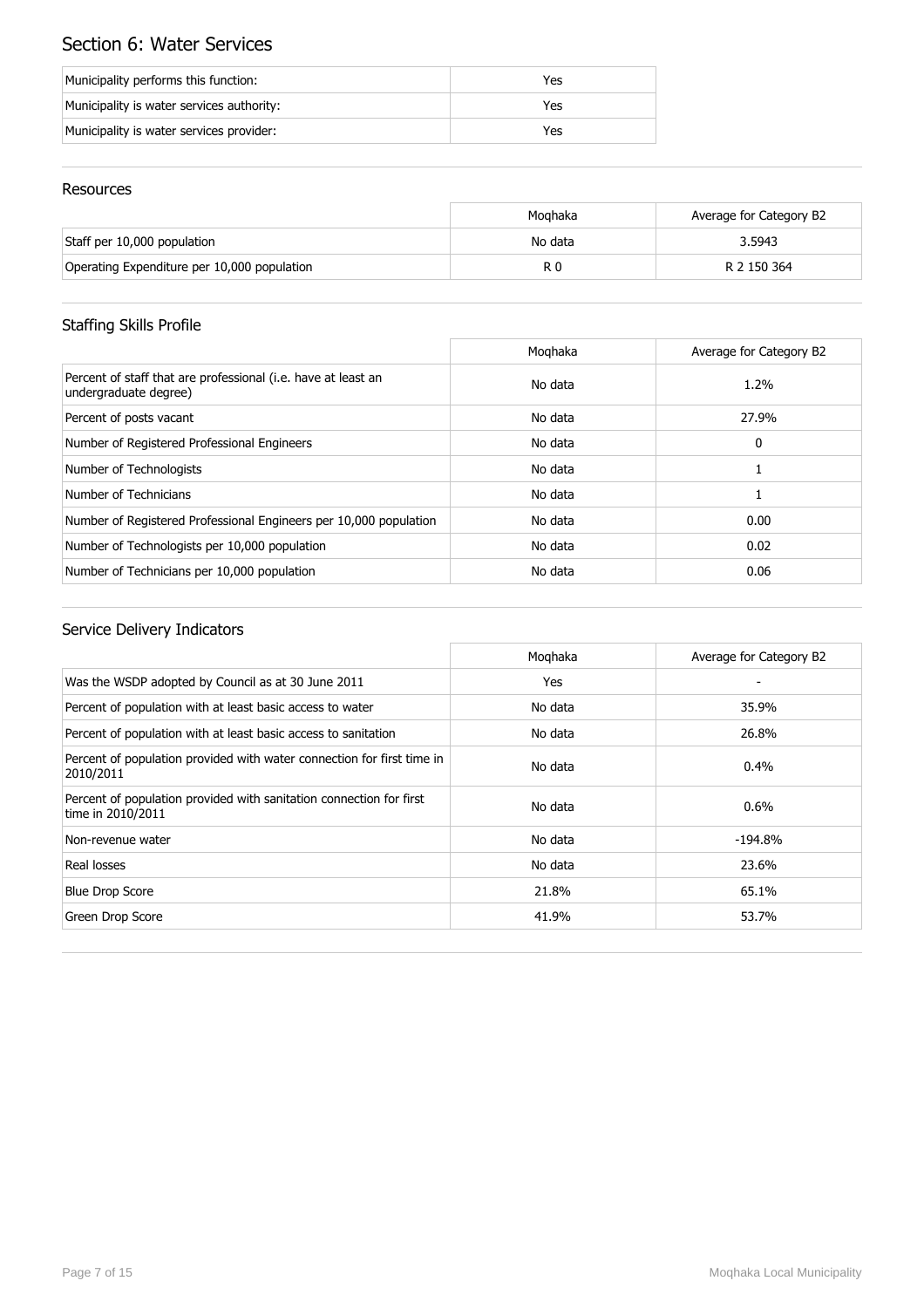# Section 7: Electricity and Gas Reticulation

#### Municipality performs this function:

| Electricity     | Yes |
|-----------------|-----|
| Street lighting | Yes |

#### Resources

|                                             | Moghaka | Average for Category B2 |
|---------------------------------------------|---------|-------------------------|
| Staff per 10,000 population                 | 3.5772  | l.7774                  |
| Operating Expenditure per 10,000 population | R 0     | R 4 541 925             |

## Staffing Skills Profile

|                                                                                        | Moghaka  | Average for Category B2 |
|----------------------------------------------------------------------------------------|----------|-------------------------|
| Percent of staff that are professional (i.e. have at least an<br>undergraduate degree) | $0.0\%$  | 4.4%                    |
| Percent of posts vacant                                                                | 39.6%    | 29.4%                   |
| Number of Registered Professional Engineers                                            |          | 0                       |
| Number of Technologists                                                                | $\Omega$ | 0                       |
| Number of Technicians                                                                  |          |                         |
| Number of Registered Professional Engineers per 10,000 population                      | 0.06     | 0.02                    |
| Number of Technologists per 10,000 population                                          | 0.00     | 0.02                    |
| Number of Technicians per 10,000 population                                            | 0.06     | 0.17                    |

|                                                                             | Moghaka | Average for Category B2 |
|-----------------------------------------------------------------------------|---------|-------------------------|
| Percent of population that has access to electricity                        | 14.7%   | 16.9%                   |
| Total number of new electricity connection points delivered in<br>2010/2011 | 196     | 305                     |
| Metering efficiency for electricity                                         | 85.9%   | 79.9%                   |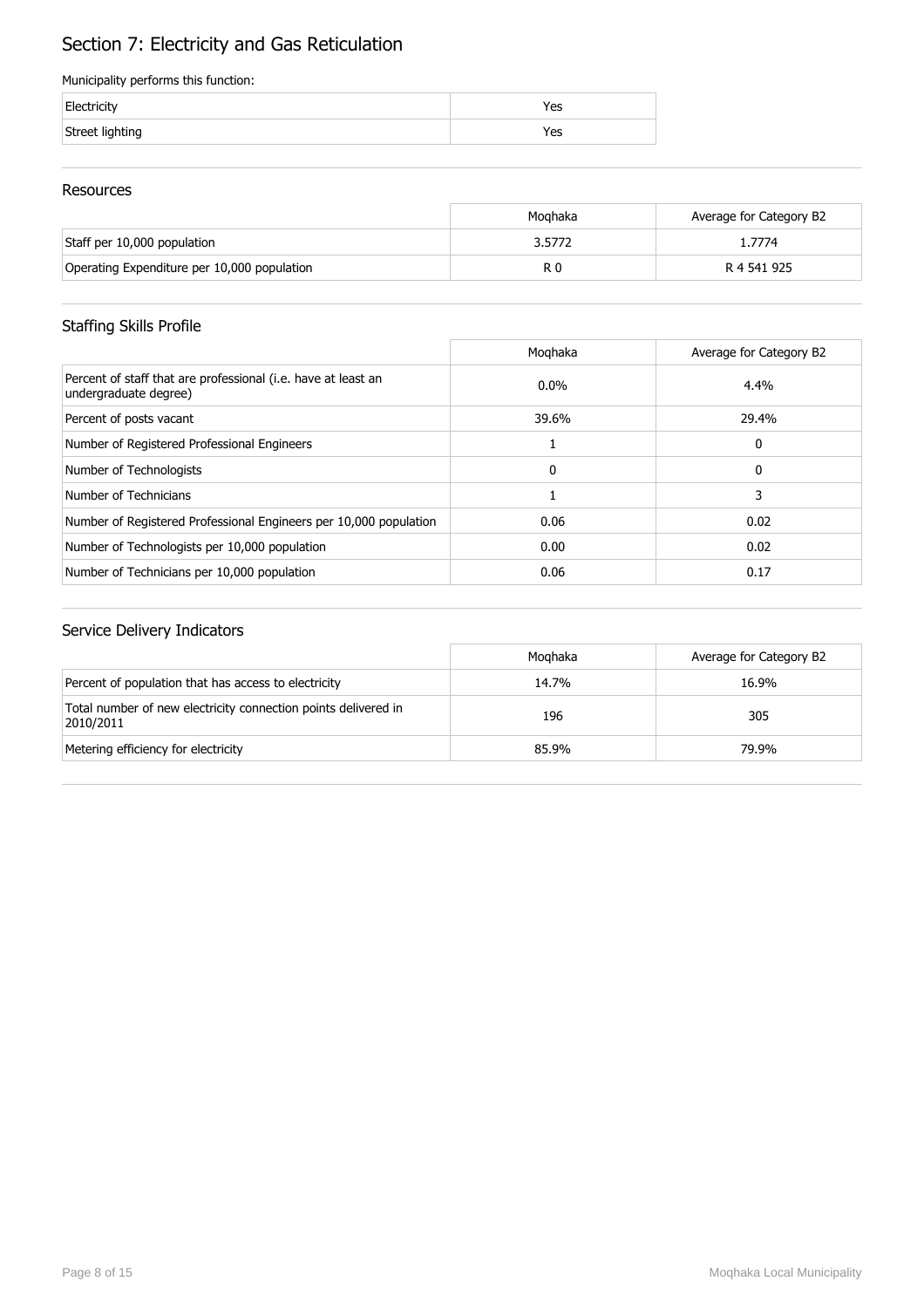## Section 9: Waste Management

#### Municipality performs this function:

| Refuse removal                    | Yes |
|-----------------------------------|-----|
| Refuse dumps/solid waste disposal | Yes |
| Cleansing                         | Yes |

#### Resources

|                                                        | Moghaka        | Average for Category B2 |
|--------------------------------------------------------|----------------|-------------------------|
| Staff per 10,000 population                            | 4.6914         | 4.8289                  |
| Operating Expenditure per 10,000 population            | R <sub>0</sub> | R 869 245               |
| By-laws in place                                       | Yes            |                         |
| By-laws enforced - urban (yes/no)                      | No data        | -                       |
| By-laws enforced - rural (yes/no)                      | No data        |                         |
| Self-assessment of how well by-laws are being enforced | No data        |                         |

#### Staffing Skills Profile

|                                                                                        | Moghaka      | Average for Category B2 |
|----------------------------------------------------------------------------------------|--------------|-------------------------|
| Percent of staff that are professional (i.e. have at least an<br>undergraduate degree) | $0.0\%$      | 1.0%                    |
| Percent of posts vacant                                                                | 48.1%        | 25.8%                   |
| Number of Registered Professional Engineers                                            | 0            | 4                       |
| Number of Technologists                                                                | $\Omega$     | 0                       |
| Number of Technicians                                                                  | $\mathbf{0}$ | 0                       |
| Number of Registered Professional Engineers per 10,000 population                      | 0.00         | 0.24                    |
| Number of Technologists per 10,000 population                                          | 0.00         | 0.01                    |
| Number of Technicians per 10,000 population                                            | 0.00         | 0.01                    |

|                                                                                                        | Moghaka | Average for Category B2 |
|--------------------------------------------------------------------------------------------------------|---------|-------------------------|
| Does the municipality have an approved Integrated Waste<br>Management Plan (IWMP)                      | Yes     |                         |
| Percent of of population eligible for weekly kerbside collection that<br>receive this level of service | 100.0%  | 78.8%                   |
| Percent of municipal-owned landfill sites that are registered<br>according to ECA and Waste Act        | 66.7%   | 58.9%                   |
| Percent of waste recycled                                                                              | 10.0%   | 14.6%                   |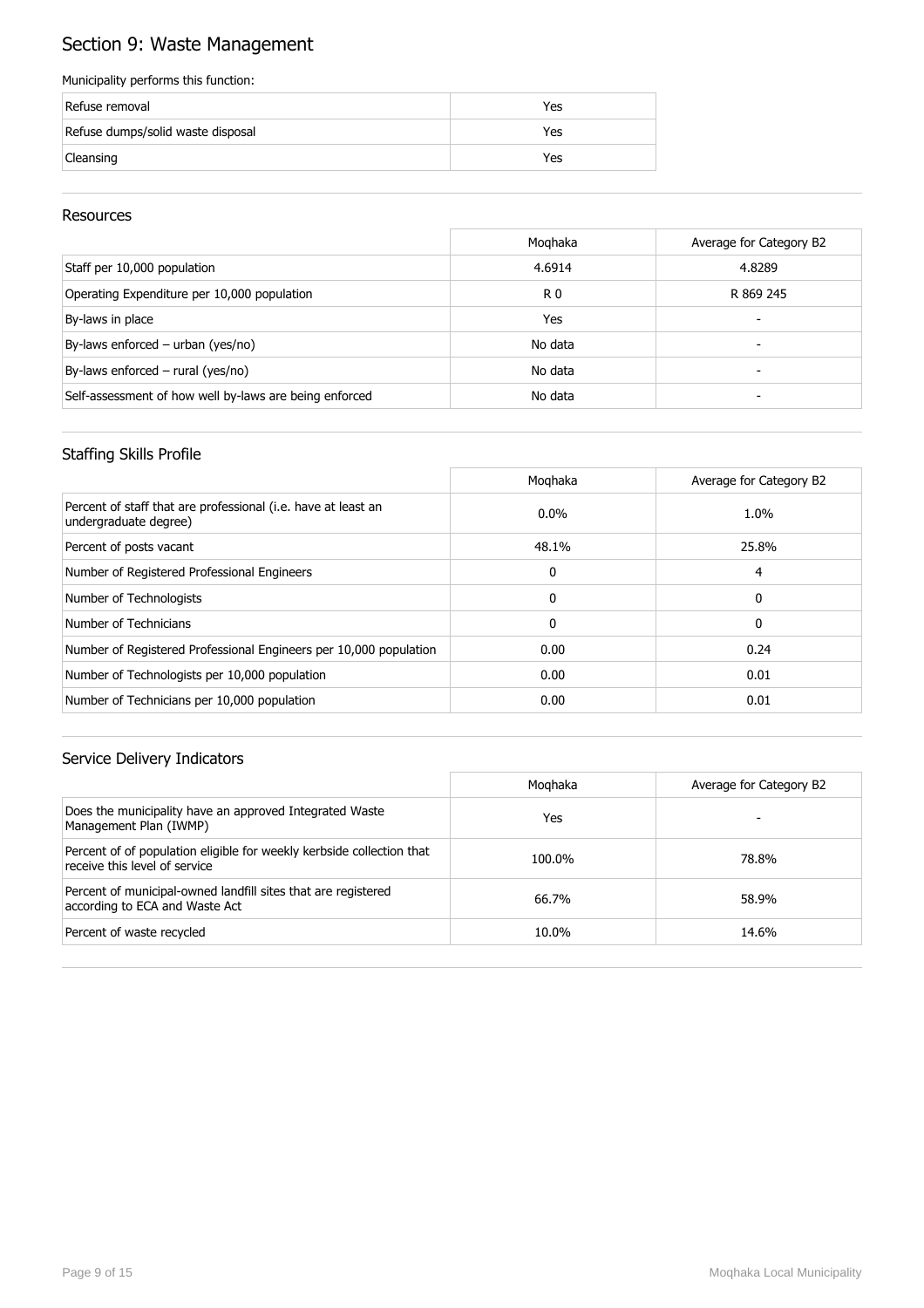## Section 10: Roads and Stormwater Systems

#### Municipality performs this function:

| Municipal roads                        | Yes |
|----------------------------------------|-----|
| Stormwater systems in built-up areas   | Yes |
| Performs the 'District' roads function | No  |

#### Resources

|                                             | Moghaka | Average for Category B2 |
|---------------------------------------------|---------|-------------------------|
| Staff per 10,000 population                 | 2.8148  | 2.4462                  |
| Operating Expenditure per 10,000 population | R C     | R 1 134 606             |

## Staffing Skills Profile

|                                                                                        | Moghaka | Average for Category B2 |
|----------------------------------------------------------------------------------------|---------|-------------------------|
| Percent of staff that are professional (i.e. have at least an<br>undergraduate degree) | 4.2%    | 2.6%                    |
| Percent of posts vacant                                                                | 70.0%   | 27.5%                   |
| Number of Registered Professional Engineers                                            | 0       | 0                       |
| Number of Technologists                                                                | 0       |                         |
| Number of Technicians                                                                  | 2       |                         |
| Number of Registered Planners                                                          | 0       | 0                       |
| Number of Registered Professional Engineers per 10,000 population                      | 0.00    | 0.01                    |
| Number of Technologists per 10,000 population                                          | 0.00    | 0.03                    |
| Number of Technicians per 10,000 population                                            | 0.12    | 0.07                    |
| Number of Registered Planners per 10,000 population                                    | 0.00    | 0.00                    |

|                                                   | Moghaka | Average for Category B2 |
|---------------------------------------------------|---------|-------------------------|
| Roads conditions for paved roads monitored        | Yes     |                         |
| Percent of paved roads that are very good or good | 11.0%   | 22.6%                   |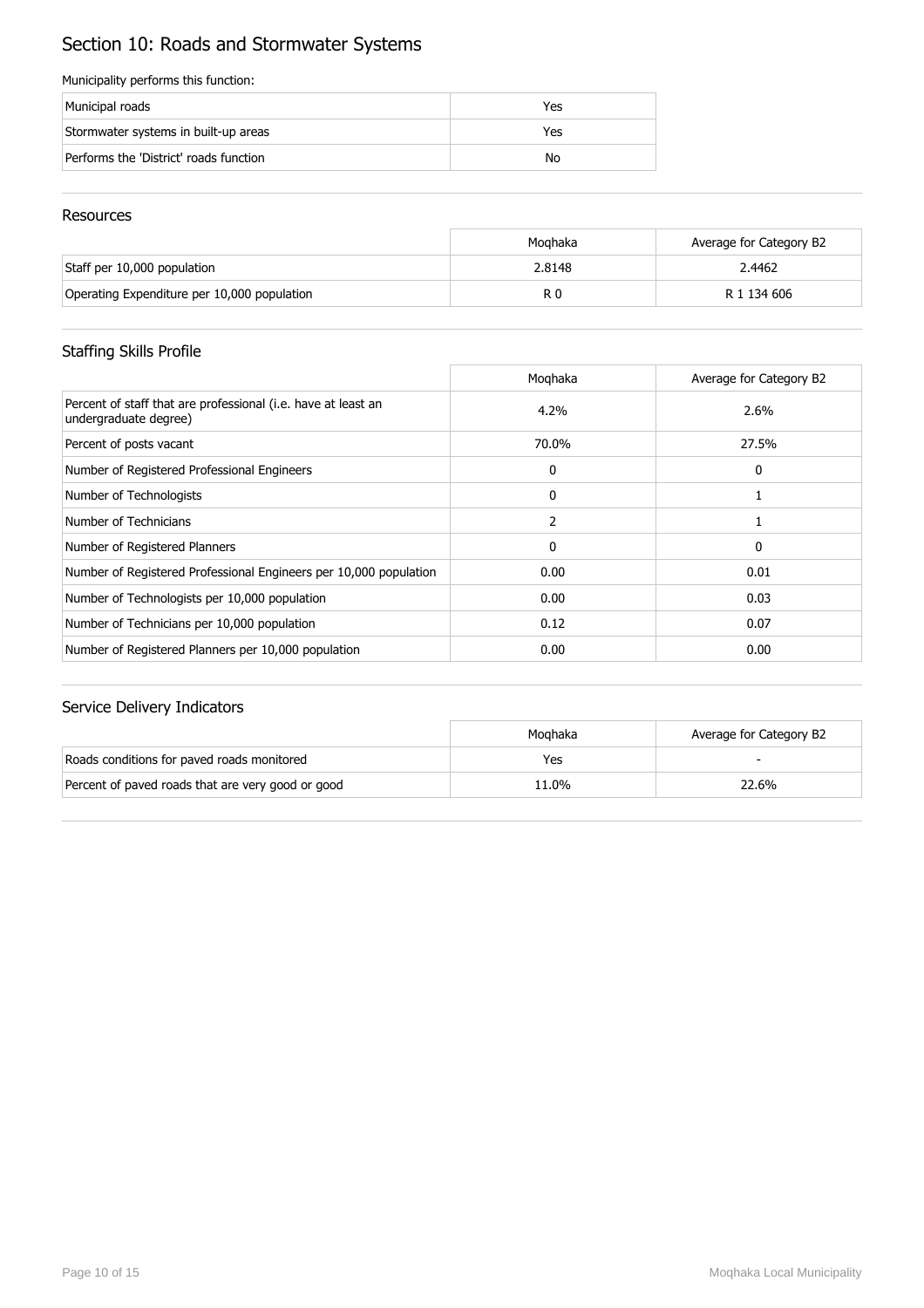# Section 12: Planning and Development

#### Municipality performs this function:

| Municipal planning                            | No  |
|-----------------------------------------------|-----|
| Building regulations                          | Yes |
| Land-use management                           | Yes |
| Property development (non-municipal property) | Yes |

#### **Resources**

|                                             | Moghaka | Average for Category B2 |
|---------------------------------------------|---------|-------------------------|
| Staff per 10,000 population                 | 13.1945 | 1.3197                  |
| Operating Expenditure per 10,000 population | R 0     | R 108 251               |

## Staffing Skills Profile

|                                                                                        | Moghaka        | Average for Category B2 |
|----------------------------------------------------------------------------------------|----------------|-------------------------|
| Percent of staff that are professional (i.e. have at least an<br>undergraduate degree) | $0.4\%$        | 16.2%                   |
| Percent of posts vacant                                                                | 20.9%          | 24.5%                   |
| Number of Registered Planners                                                          | 0              |                         |
| Number of Building Inspectors                                                          | Not applicable | 3                       |
| Number of Registered Planners per 10,000 population                                    | 0.00           | 0.07                    |
| Number of Building Inspectors per 10,000 population                                    | Not applicable | 0.19                    |

|                                                              | Moghaka        | Average for Category B2 |
|--------------------------------------------------------------|----------------|-------------------------|
| Percent of building plans submitted that were approved in FY | Not applicable | 84.5%                   |
| Average time taken to approve building plans (days)          | Not applicable | 30                      |
| Approved IDP in place                                        | Yes            | -                       |
| Approved SDF in place                                        | Yes            | -                       |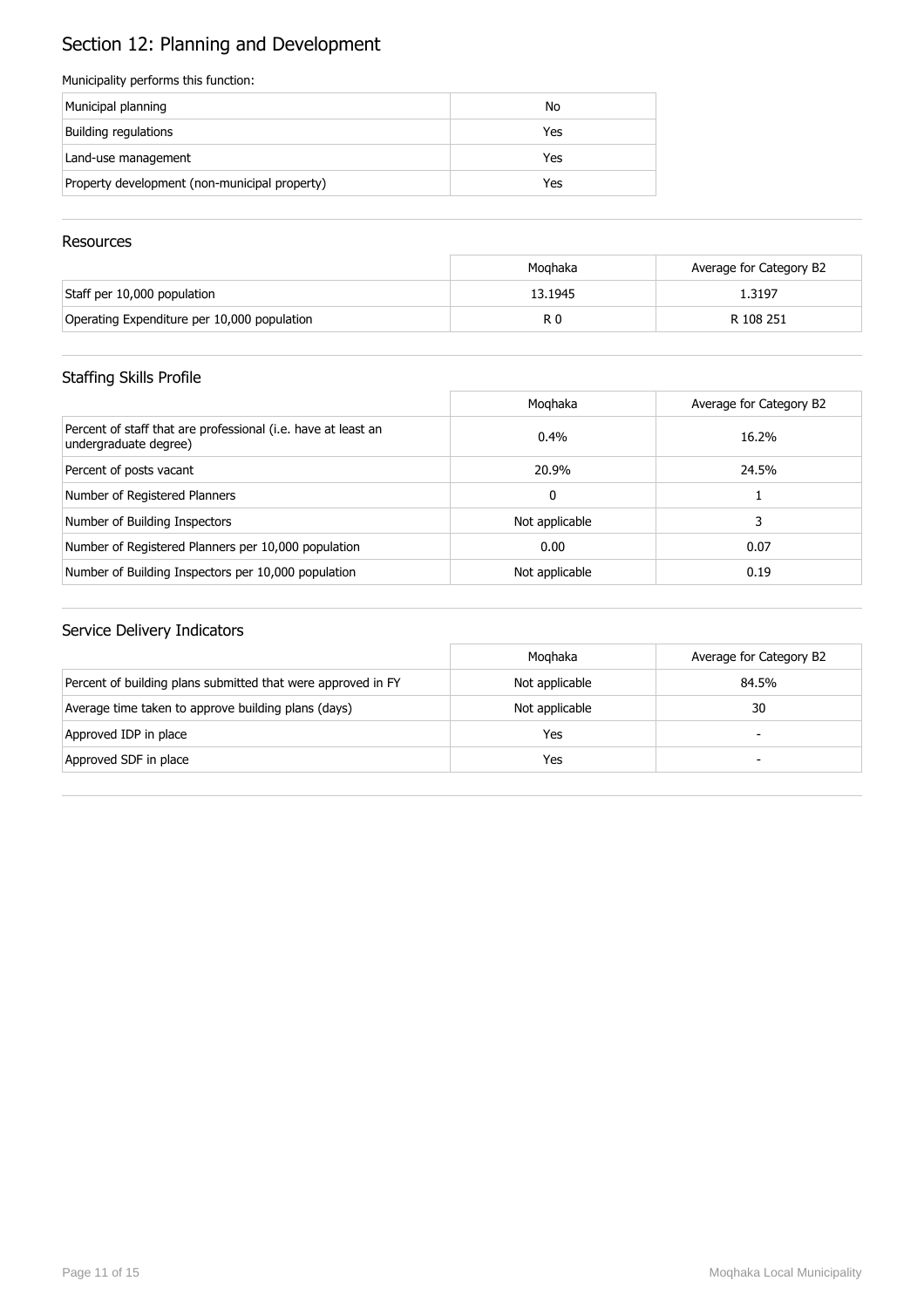## Section 13: Emergency Services

#### Municipality performs this function:

| Fire fighting       | Yes |
|---------------------|-----|
| Rescue services     | Yes |
| Disaster management | Yes |
| Ambulance services  | No  |

#### **Resources**

|                                             | Moghaka | Average for Category B2 |
|---------------------------------------------|---------|-------------------------|
| Staff per 10,000 population                 | . 2315  | 1.3375                  |
| Operating Expenditure per 10,000 population | R 0     | R 235 147               |

## Staffing Skills Profile

|                                                                                        | Moghaka        | Average for Category B2 |
|----------------------------------------------------------------------------------------|----------------|-------------------------|
| Percent of staff that are professional (i.e. have at least an<br>undergraduate degree) | 33.3%          | 5.7%                    |
| Percent of posts vacant                                                                | 63.2%          | 48.3%                   |
| Number of firefighters                                                                 | 19             | 21                      |
| Number of fire trucks and specialised emergency vehicles                               |                | 9                       |
| Number of fire stations                                                                |                |                         |
| Number of ambulances                                                                   | Not applicable |                         |
| Number of firefighters per 10,000 population                                           | 1.11           | 1.05                    |
| Number of fire trucks and specialised emergency vehicles per 10,000<br>population      | 0.41           | 0.43                    |
| Number of fire stations per 10,000 population                                          | 0.06           | 0.07                    |
| Number of ambulances per 10,000 population                                             | Not applicable |                         |

|                                                             | Moghaka | Average for Category B2 |
|-------------------------------------------------------------|---------|-------------------------|
| Percent of fire service calls responded to within 7 minutes | 80.0%   | 61.3%                   |
| Approved Disaster Management Plan                           | Yes     |                         |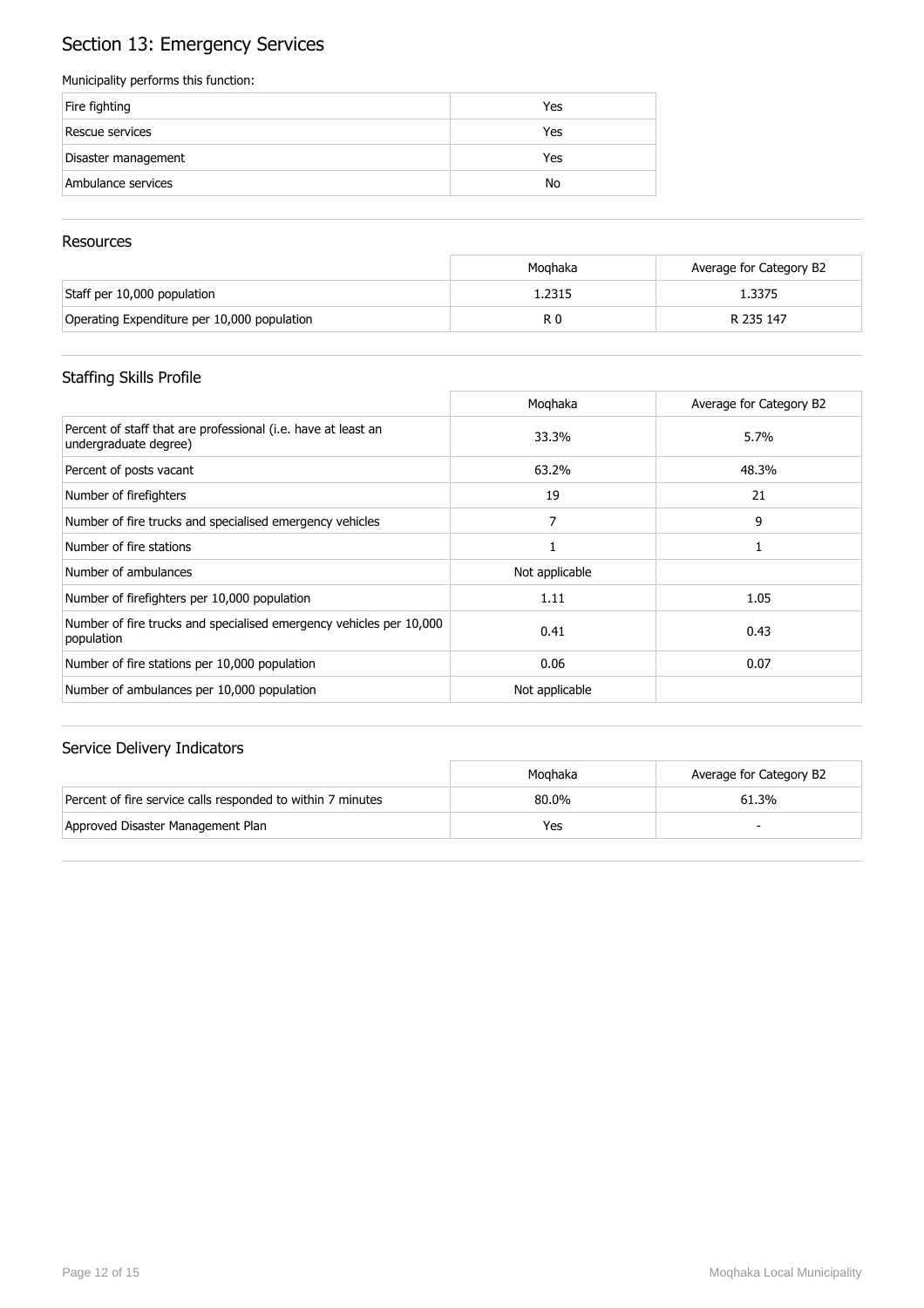# Section 17: Economic Development

| Municipality performs this function:                          | Regulation & facilitation | Service provision |
|---------------------------------------------------------------|---------------------------|-------------------|
| Local tourism                                                 | No                        | No                |
| Markets                                                       | No                        | No                |
| Abattoirs                                                     | No                        | No                |
| Trading regulations                                           | Yes                       | No                |
| Street trading                                                | Yes                       | No                |
| Billboards and the display of advertisements in public places | Yes                       | No                |
| Fences and fences                                             | No                        | No                |
| Control of undertakings that sell liquor to the public        | No                        | No                |
| Local economic development                                    | Yes                       | No                |

#### Resources

|                                             | Moghaka | Average for Category B2 |
|---------------------------------------------|---------|-------------------------|
| Staff per 10,000 population                 | 0.0586  | 0.3713                  |
| Operating Expenditure per 10,000 population | R 0     | R 390 344               |

## Staffing Skills Profile

|                                                                                        | Moahaka | Average for Category B2 |
|----------------------------------------------------------------------------------------|---------|-------------------------|
| Percent of staff that are professional (i.e. have at least an<br>undergraduate degree) | 100.0%  | 25.3%                   |
| Percent of posts vacant                                                                | 100.0%  | 48.6%                   |

|                                           | Moahaka | Average for Category B2 |
|-------------------------------------------|---------|-------------------------|
| By-laws in place                          | Yes     |                         |
| Self-assessment of enforcement of by-laws | No data |                         |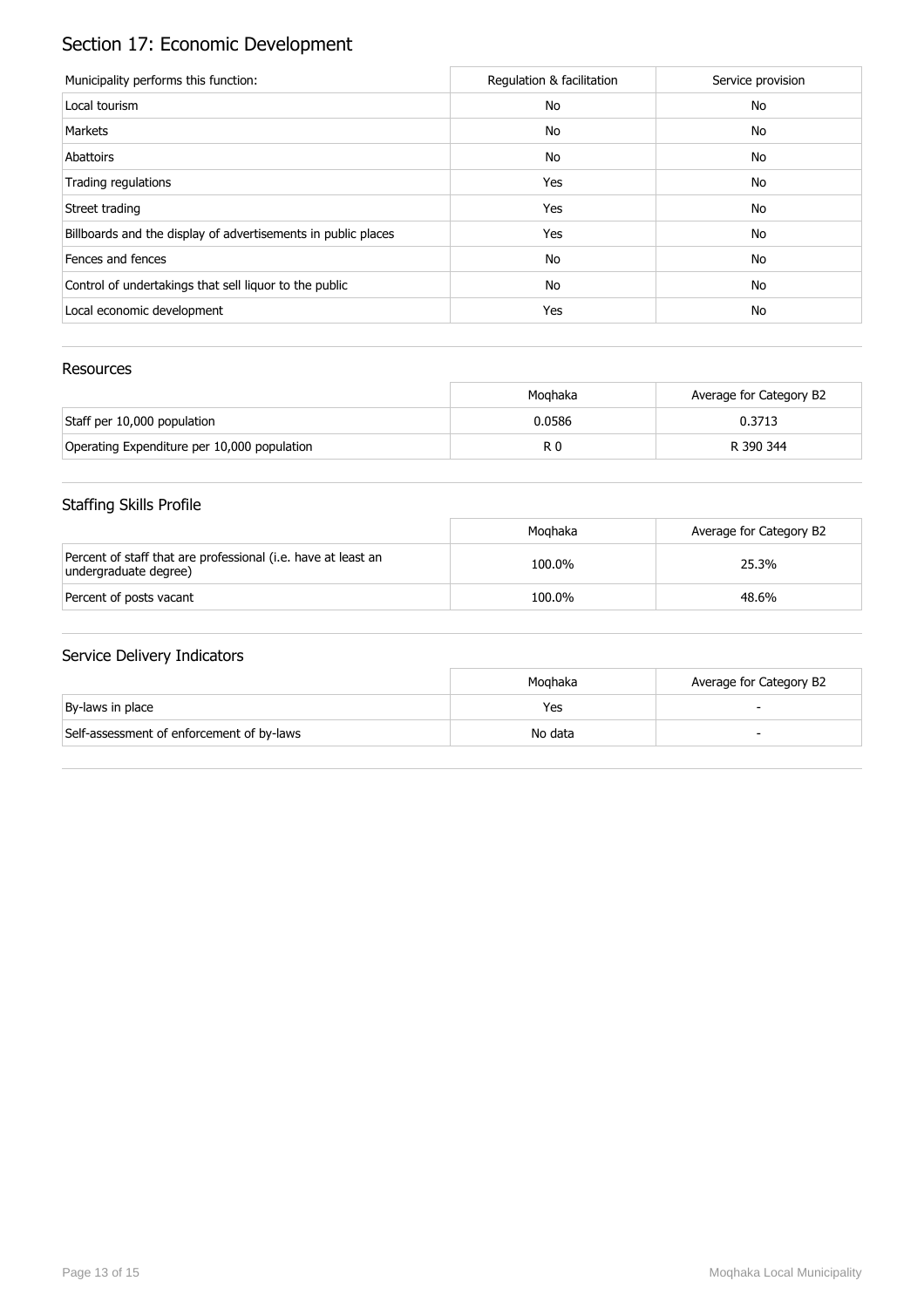## Section 18: Housing

#### Municipality performs this function:

| Housing facilitation (managing developers, housing lists etc) | No  |
|---------------------------------------------------------------|-----|
| Acting as developer of housing projects                       | No  |
| Landlord (owning and managing housing stock)                  | Yes |

#### Resources

|                                             | Moghaka | Average for Category B2 |
|---------------------------------------------|---------|-------------------------|
| Staff per 10,000 population                 | 0.5278  | 0.3509                  |
| Operating Expenditure per 10,000 population | R 0     | R 402 682               |

## Staffing Skills Profile

|                                                                                        | Moghaka | Average for Category B2 |
|----------------------------------------------------------------------------------------|---------|-------------------------|
| Percent of staff that are professional (i.e. have at least an<br>undergraduate degree) | $0.0\%$ | $8.7\%$                 |
| Percent of posts vacant                                                                | 69.0%   | 33.1%                   |

|                                                                                                                 | Moghaka        | Average for Category B2 |
|-----------------------------------------------------------------------------------------------------------------|----------------|-------------------------|
| Approved housing plan in place                                                                                  | Not applicable |                         |
| Estimated servicing backlog (percent of people who do not have<br>access to a formal serviced site              | Not applicable | 31.3%                   |
| Estimated housing top-structure backlog (percent of people who do<br>not have access to a formal top structure) | Not applicable | 34.1%                   |
| Number of serviced sites handed over to low income beneficiaries in<br>FY                                       | Not applicable | 1 1 7 4                 |
| Number of top structure handed over to low income beneficiaries in<br>FY                                        | Not applicable | 506                     |